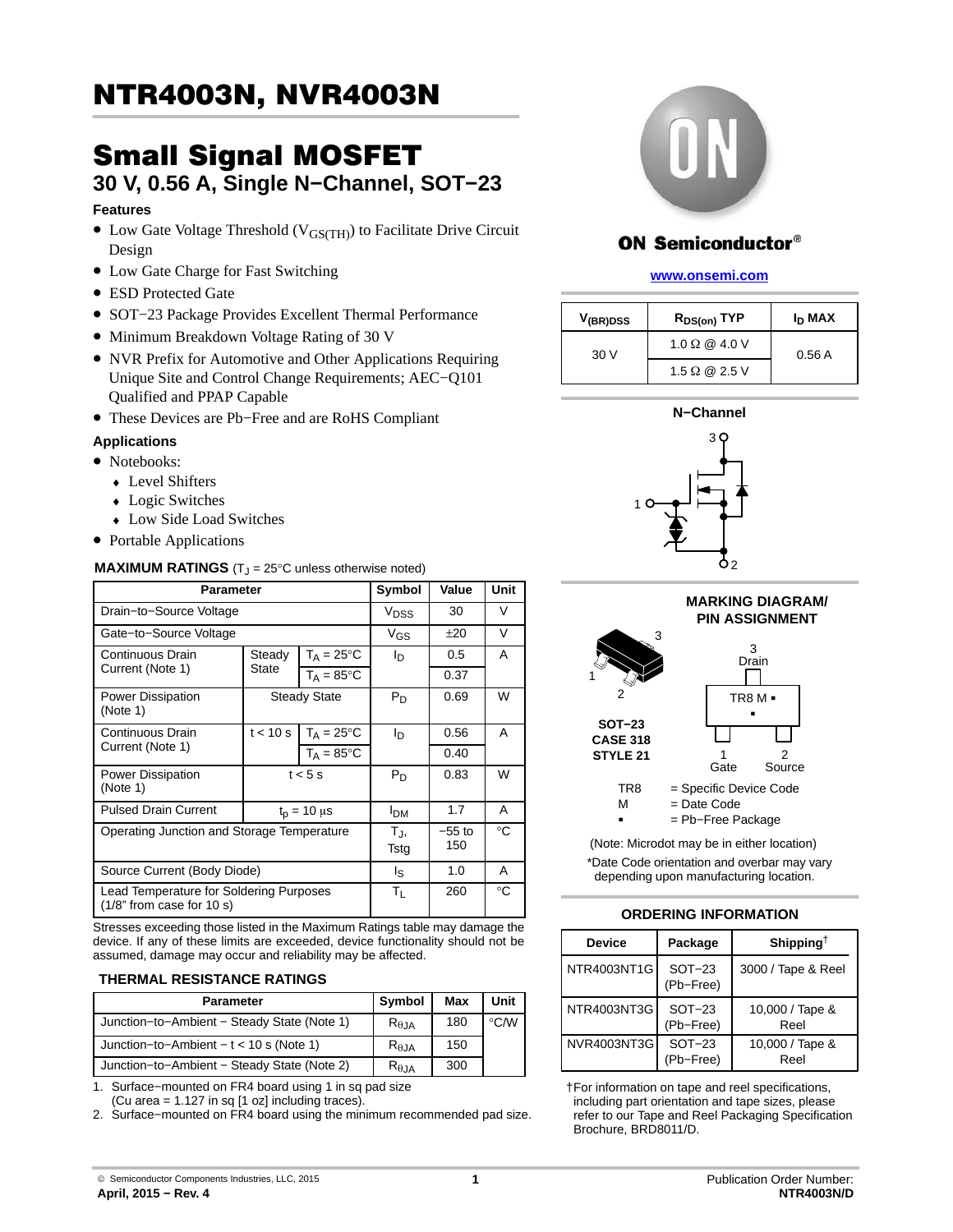## **NTR4003N, NVR4003N**

#### **ELECTRICAL CHARACTERISTICS** ( $T_J$  = 25°C unless otherwise specified)

| <b>Parameter</b>                                                    | Symbol                | <b>Test Condition</b>                                                              |                     | Min | <b>Typ</b> | Max  | Units    |
|---------------------------------------------------------------------|-----------------------|------------------------------------------------------------------------------------|---------------------|-----|------------|------|----------|
| <b>OFF CHARACTERISTICS</b>                                          |                       |                                                                                    |                     |     |            |      |          |
| Drain-to-Source Breakdown Voltage                                   | $V_{(BR)DSS}$         | $V_{GS} = 0 V, I_D = 100 \mu A$                                                    |                     | 30  |            |      | V        |
| Drain-to-Source Breakdown Voltage<br><b>Temperature Coefficient</b> | $V_{(BR)DSS}/T_J$     |                                                                                    |                     |     | 40         |      | $mV$ /°C |
| Zero Gate Voltage Drain Current                                     | $I_{DSS}$             | $V_{GS} = 0 V$ ,<br>$V_{DS}$ = 30 V                                                | $T_J = 25^{\circ}C$ |     |            | 1.0  | μA       |
| Gate-to-Source Leakage Current                                      | lgss                  | $V_{DS}$ = 0 V, $V_{GS}$ = $\pm$ 10 V                                              |                     |     |            | ±1.0 | μA       |
| <b>ON CHARACTERISTICS (Note 3)</b>                                  |                       |                                                                                    |                     |     |            |      |          |
| Gate Threshold Voltage                                              | $V_{GS(TH)}$          | $V_{GS} = V_{DS}$ , $I_D = 250 \mu A$                                              |                     | 0.8 |            | 1.4  | V        |
| <b>Negative Threshold</b><br>Temperature Coefficient                | $V_{GS(TH)}/T_J$      |                                                                                    |                     |     | 3.4        |      | mV/°C    |
| Drain-to-Source On Resistance                                       |                       | $V_{GS}$ = 4.0 V, $I_D$ = 10 mA                                                    |                     |     | 1.0        | 1.5  |          |
|                                                                     | $R_{DS(on)}$          | $V_{GS}$ = 2.5 V, $I_D$ = 10 mA                                                    |                     |     | 1.5        | 2.0  | Ω        |
| <b>Forward Transconductance</b>                                     | $g_{FS}$              | $V_{DS}$ = 3.0 V, $I_D$ = 10 mA                                                    |                     |     | 0.33       |      | S        |
| <b>CHARGES AND CAPACITANCES</b>                                     |                       |                                                                                    |                     |     |            |      |          |
| Input Capacitance                                                   | $C_{iss}$             | $V_{GS} = 0 V, f = 1.0 MHz,$<br>$V_{DS} = 5.0 V$                                   |                     |     | 21         | 42   | pF       |
| <b>Output Capacitance</b>                                           | C <sub>oss</sub>      |                                                                                    |                     |     | 19.7       | 40   |          |
| Reverse Transfer Capacitance                                        | C <sub>rss</sub>      |                                                                                    |                     |     | 8.1        | 16   |          |
| <b>Total Gate Charge</b>                                            | Q <sub>G(TOT)</sub>   |                                                                                    |                     |     | 1.15       |      |          |
| <b>Threshold Gate Charge</b>                                        | $Q_{G(TH)}$           | $V_{GS} = 5.0 V, V_{DS} = 24 V,$<br>$I_D = 0.1 A$                                  |                     |     | 0.15       |      |          |
| Gate-to-Source Gate Charge                                          | $Q_{GS}$              |                                                                                    |                     |     | 0.32       |      | пC       |
| Gate-to-Drain Charge                                                | $Q_{GD}$              |                                                                                    |                     |     | 0.23       |      |          |
| <b>SWITCHING CHARACTERISTICS (Note 4)</b>                           |                       |                                                                                    |                     |     |            |      |          |
| Turn-On Delay Time                                                  | $t_{d(on)}$           |                                                                                    |                     |     | 16.7       |      |          |
| Rise Time                                                           | $t_{r}$               | $V_{GS}$ = 4.5 V, $V_{DD}$ = 5.0 V,<br>$I_D$ = 0.1 A, R <sub>G</sub> = 50 $\Omega$ |                     |     | 47.9       |      | ns       |
| Turn-Off Delay Time                                                 | $t_{d(off)}$          |                                                                                    |                     |     | 65.1       |      |          |
| <b>Fall Time</b>                                                    | $t_{\rm f}$           |                                                                                    |                     |     | 64.2       |      |          |
| <b>SOURCE-DRAIN DIODE CHARACTERISTICS</b>                           |                       |                                                                                    |                     |     |            |      |          |
| <b>Forward Diode Voltage</b>                                        | <b>V<sub>SD</sub></b> | $V_{GS} = 0 V$ ,<br>$I_S = 10 \text{ mA}$                                          | $T_J = 25$ °C       |     | 0.65       | 0.7  | $\vee$   |
|                                                                     |                       |                                                                                    | $T_J = 125$ °C      |     | 0.45       |      |          |

|                       |                 | 10 mA<br>$=$<br>ıс                                                                      | $125^{\circ}$ C<br>$=$ | 0.45 |    |
|-----------------------|-----------------|-----------------------------------------------------------------------------------------|------------------------|------|----|
| Reverse Recovery Time | <sup>I</sup> RR | $V_{GS} = 0$ V, dl <sub>S</sub> /dt = 8A/ $\mu$ s,<br>$= 10 \text{ mA}$<br>$\mathsf{I}$ |                        | 14   | ns |

Product parametric performance is indicated in the Electrical Characteristics for the listed test conditions, unless otherwise noted. Product performance may not be indicated by the Electrical Characteristics if operated under different conditions.

3. Pulse Test: pulse width  $\leq 300$   $\mu$ s, duty cycle  $\leq 2\%$ .

4. Switching characteristics are independent of operating junction temperatures.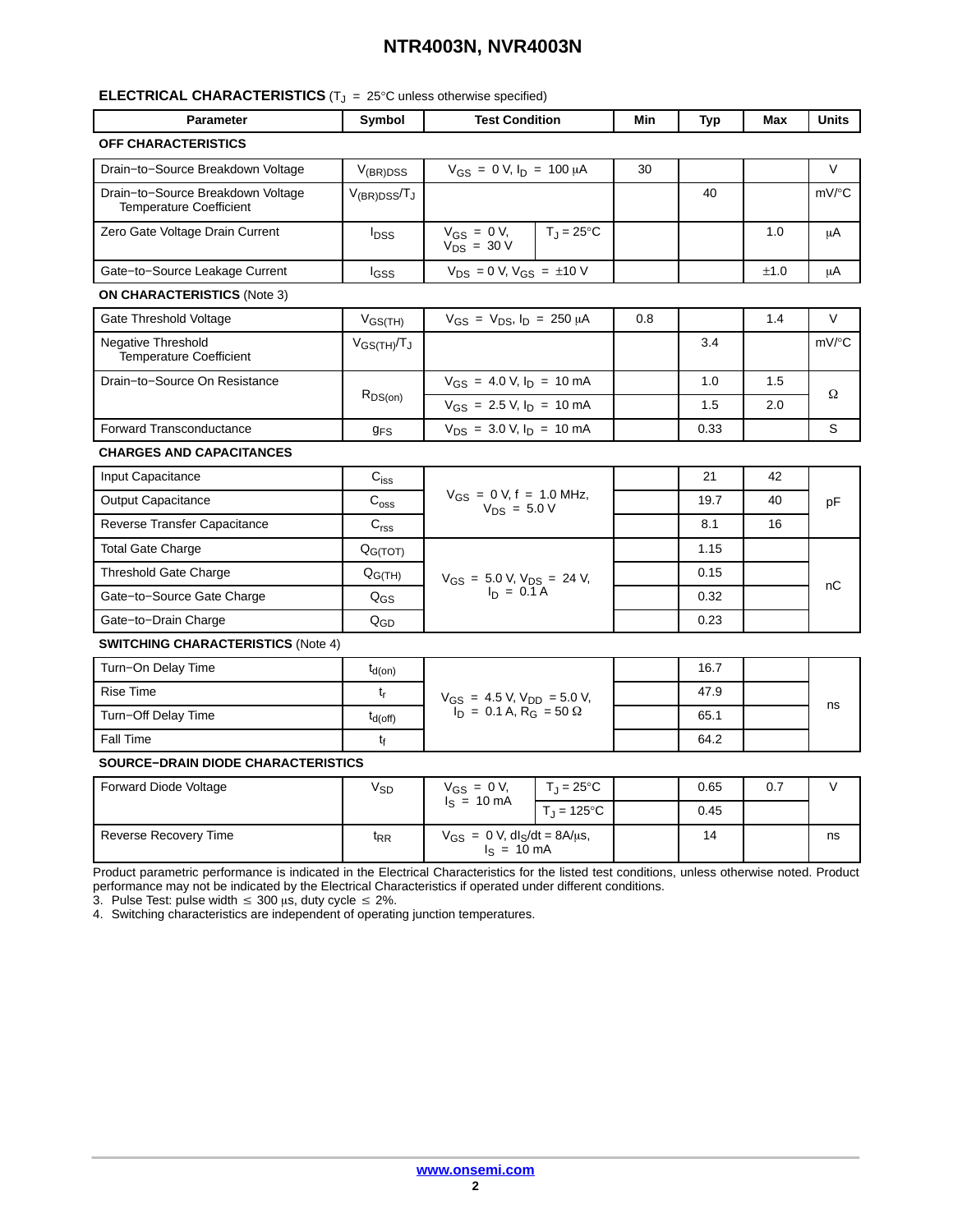### **NTR4003N, NVR4003N**

#### **TYPICAL PERFORMANCE CURVES** (T<sub>J</sub> = 25°C unless otherwise noted)



**Temperature**

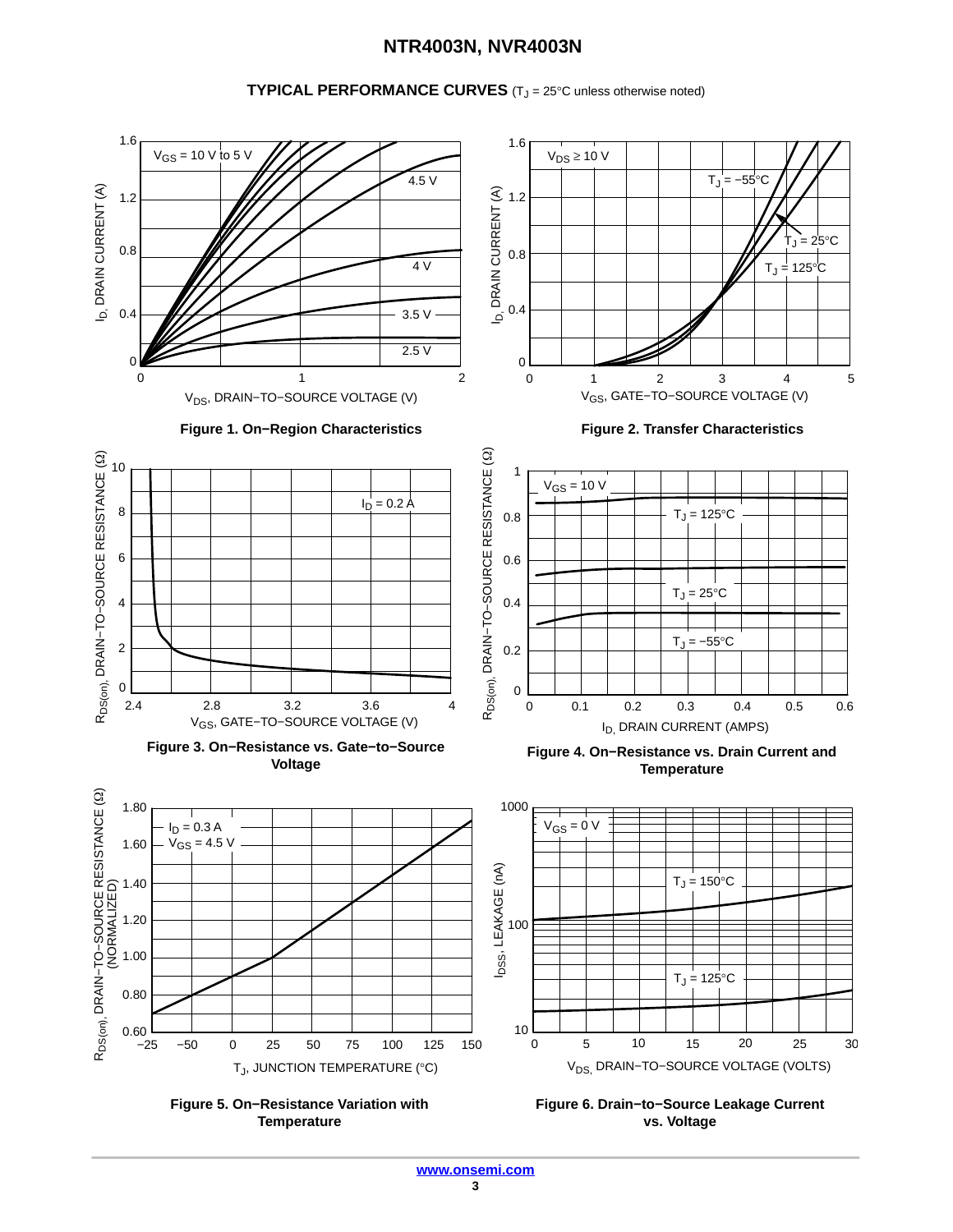## **NTR4003N, NVR4003N**

**TYPICAL PERFORMANCE CURVES** (T<sub>J</sub> = 25°C unless otherwise noted)



**Voltage vs. Total Charge**



**Figure 9. Diode Forward Voltage vs. Current**